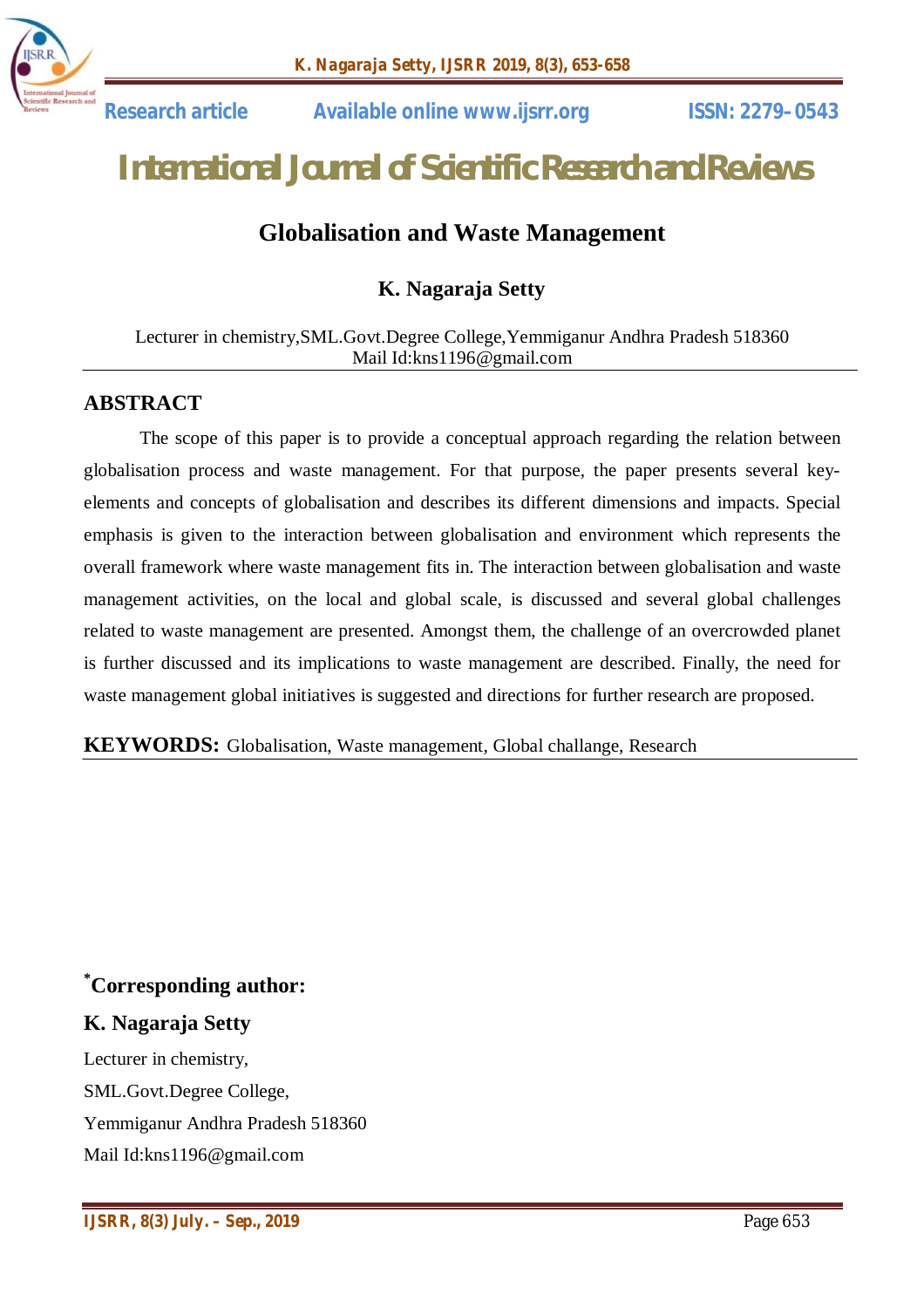# **INTRODUCTION:**

Solid waste management is one among the basic essential services provided by municipal authorities in the country to keep urban centres clean. However, it is among the most poorly rendered services in the basket—the systems applied are unscientific, outdated and inefficient; population coverage is low; and the poor are marginalized. Waste is littered all over leading to insanitary living conditions. Municipal laws governing the urban local bodies do not have adequate provisions to deal effectively with the ever- growing problem of solid waste management. With rapid urbanization, the situation is becoming critical. The urban population has grown fivefold in the last six decades with 285.35 million people living in urban areas as per the 2001 Census.

#### **SOLID WASTE MANAGEMENT**

The waste generation rates in India are lower than the low-income countries in other parts of the world and much lower compared to developed countries (Annexe Tables A8.1 and A8.2). However, lifestyle changes, especially in the larger cities, are leading to the use of more packaging material and per capita waste generation is increasing by about 1.3 per cent per year. With the urban population growing at 2.7 per cent to 3.5 per cent per annum, the yearly increase in the overall quantity of solid waste in the cities will be more than 5 per cent. The Energy and Resources Institute (TERI) has estimated that waste generation will exceed 260 million tonnes per year by 2047—more than five times the present level. Cities with 100,000 plus population contribute 72.5 per cent of the waste generated in the country as compared to other 3955 urban centres that produce only 17.5 per cent of the total waste and practices continue to be outdated and inefficient. No serious efforts are made to adapt latest methods and technologies of waste management, treatment and disposal. Though a large portion of the municipal budget is allotted for solid waste management, most of it is spent on the wages of sanitation workers whose productivity is very low. There are no clear plans to enhance their efficiency or improve working conditions through the provision of modern equipment and protective gear. Unionization of the workers, politicization of labour unions and the consequent indiscipline among the workforce are all results of bad working conditions and inept handling of labour issues. Almost all the 3955 towns with population below 100,000 run SWM services rather unprofessionally. They depend on sanitary inspectors to manage solid waste with the help of sanitation workers. In many small towns, even qualified sanitary inspectors are not posted and services are left in the hands of unqualified supervisors. The situation of cities with 100,000 plus population is somewhat better, though far from satisfactory.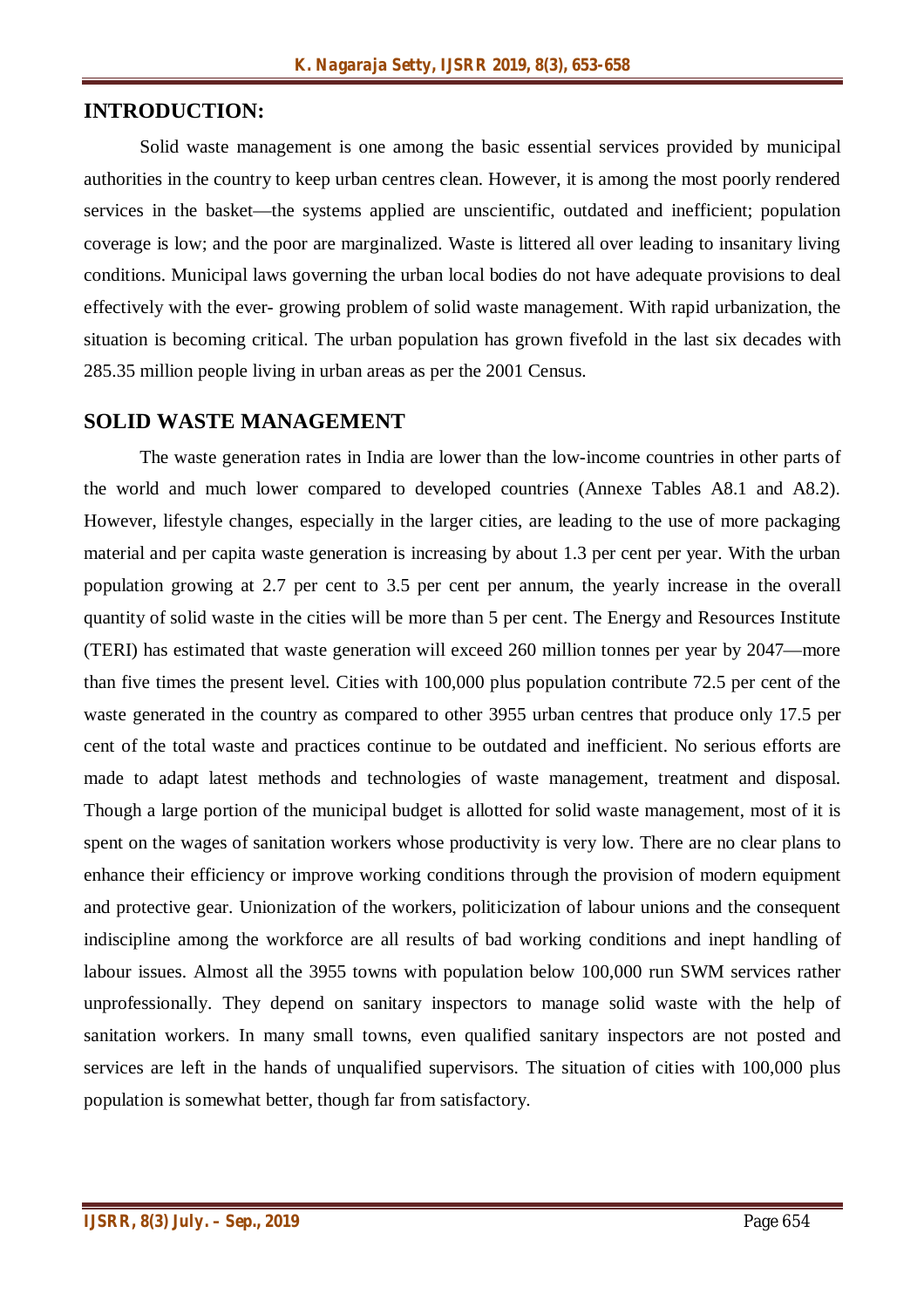#### **PROCESSING OF WASTE :**

Generally no processing of municipal solid waste is done in the country. Only a few cities have been practising de- centralized or centralized composting on a limited scale using aerobic or anaerobic systems of composting. In some towns un-segregated waste is put into the pits and allowed to decay for more than six months and the semi-decomposed material is sold out as compost. In some large cities aerobic compost plants of 100 MT to 700 MT capacities are set up but they are functioning much below installed capacity. A few towns

#### **IRREGULAR STREET SWEEPING**

Even street sweeping is not carried out on a day-to-day basis in most cities and towns in India. Generally commercial roads and important streets are prioritized and rest of the streets are swept occasionally or not swept at all. Generally, no sweeping is done on Sundays and public holidays and a back log is created on the next working day. The tools used for street sweeping are generally inefficient and out-dated. For instance, the broom with a short handle is still in use forcing sweepers to bend for hours resulting in fatigue and loss of productivity. Traditional handcarts/tricycles are used for collection, which do not synchronize with the secondary storage systems. Waste is deposited on the ground necessitating multiple handling. There are no uniform yardsticks adopted for street sweeping. Though, some states/cities have prescribed work-norms, these are not very scientific. Most of the cities allocate work to sanitation workers on ad hoc basis. The work distribution ranges between 200 metres to 1000 metres of street sweeping each day. Some sanitation workers are found under worked while some over burdened.

#### **WASTE STORAGE DEPOTS**

As waste is collected through traditional handcarts/tricycles that can carry only a small quantity of waste at a time, there is a practice to set up depots for temporary storage of waste to facilitate transportation through motorized vehicles. Generally, open sites or round cement concrete bins, masonry bins or concrete structures are used for temporary bulk storage, which necessitates multiple handling of waste. Waste often spills over which is both unsightly as well as unhygienic.

#### **TRANSPORTATION OF WASTE**

Transportation of waste from the waste storage depots to the disposal site is done through a variety of vehicles such as bullock carts, three-wheelers, tractors, and trucks. A few cities use modern hydraulic vehicles as well. Most of the transport vehicles are old and open. They are usually loaded manually. The fleet is generally inadequate and utilization inoptimal. Inefficient workshop facilities do not do much to support this old and rumbling squad of squalid vehicles.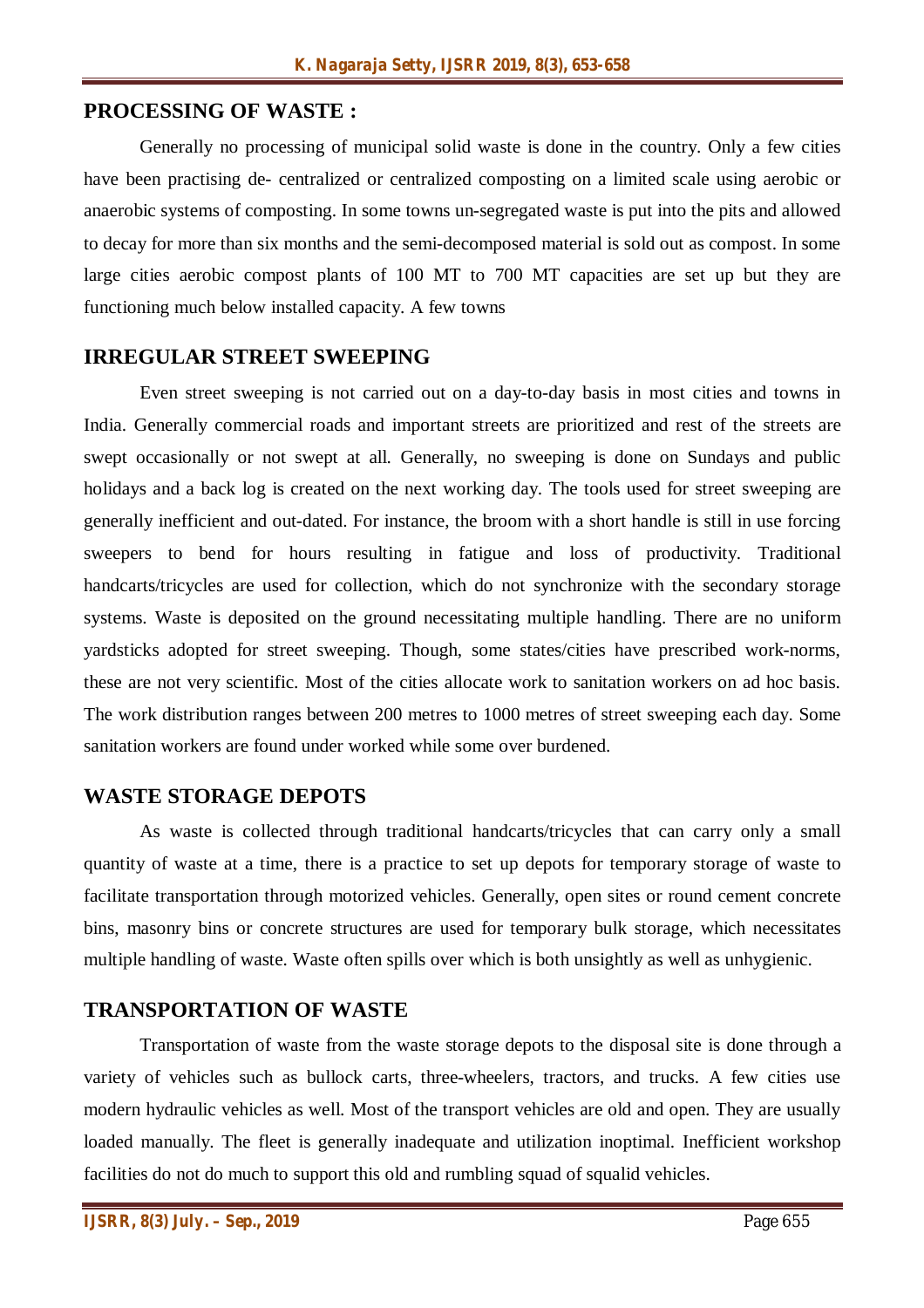#### **DISPOSAL OF WASTE**

Disposal of waste is the most neglected area of SWM services and the current practices are grossly unscientific. Almost all municipal authorities deposit solid waste at a dump-yard situated within or outside the city haphazardly and do not bother to spread and cover the waste with inert material. These sites emanate foul smell and become breeding grounds for flies, rodent, and pests. Liquid seeping through the rotting organic waste called leachate pollutes underground water and poses a serious threat to health and environment. Landfill sites also release landfill gas with 50 to 60 per cent methane by volume. Methane is 21 times more potent than carbon dioxide aggravating problems related to global warming. It is estimated by TERI that in 1997 India released about 7 million tonnes of methane into the atmosphere. This could increase to 39 million tonnes by 2047 if no efforts are made to reduce the emission through composting, recycling, etc.

#### **VERMI COMPOSTING**

Vermi-compost is the natural organic manure produced from the excreta of earthworms fed on scientifically semi-decomposed organic waste. A few vermi composting plants generally of small size have been set up in some cities and towns in India, the largest plant being in Bangalore of about 100 MT/day capacity. Normally, vermi-composting is preferred to microbial composting in small towns as it requires less mechanization and it is easy to operate. It is, however, to be ensured that toxic material does not enter the chain which if present could kill the earthworms.

#### **WASTE TO ENERGY**

Even though the technology of waste to energy (WTE) projects has been proven worldwide, its viability and sustainability is yet to be to be demonstrated and established in the country. The main factors that determine the techno-economic viability of WTE projects are quantum of investment, scale of operation, availability of quality waste, statutory requirements and project risks. WTE projects generally involve higher capital investment and are more complex when compared to other options of waste disposal, but as pointed by Ministry of Non-Conventional Energy Sources (MNES), gains in terms of waste reduction, energy, etc. are also higher. Such plants are financially viable in developed countries mainly because of the tipping fees/gate fees charged by the facility for the service of waste disposal, in addition to its revenue income from power sales. It is thereafter the sole responsibility of the facility operator to treat and dispose of the accepted waste as per statutory requirements. However, at present in India, revenue from power sales is the only source of revenue for WTE plants.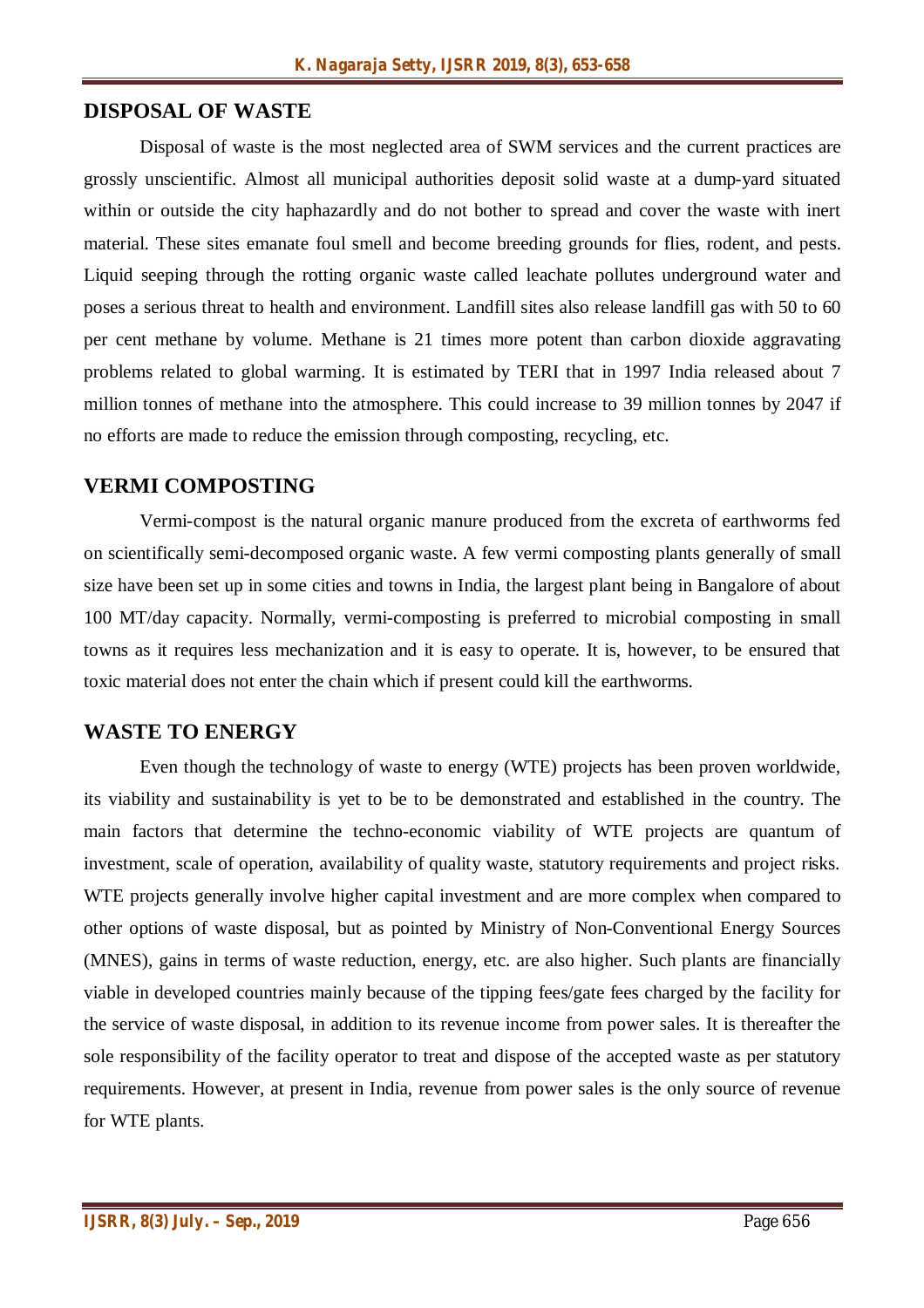#### **BIOMETHANATION**

plants in India Recently a 5 MW power plant based on biomethanation technology was constructed and operationalized at Lucknow but unfortunately it had to be closed down for various reasons, one among them being non-supply of appropriate quality of MSW to the plant. The organic content in the waste supplied to the plant is reported to have been as low as 15 per cent. Biomethanation technology on a small scale is also functioning at Vijayawada and at other places in the country for the treatment of selected organic waste collected from canteens, vegetable markets, etc.

#### **CONCLUSION:**

Whereas the private sector can play an important role in construction, operation, and maintenance of treatment and disposal facility, NGOs can play an important role in organizing ragpickers/waste collectors for door-to-door collection and segregation of waste creating public awareness for storage of organic and recyclable waste separately at source and handing over the waste to the waste collector. promoting recycling of waste and decentralized treatment of waste involving community, CBOs, etc. Rag-pickers could be involved in door-to-door collection of municipal solid waste as well as recyclable waste so that they could get a user fee for collecting waste from the doorstep and derive additional income from sale of recyclables. There is a potential of recovering at least 15 per cent of the waste generated in the country which could be more than 15,000 MT per day providing employment opportunities to about 5,00,000 rag-pickers in the country. Despite immense potential in big cities in this area, NGO/CBO participation is still on a very small scale.

#### **REFERENCES**

- 1. Akolkar, A.B. (2005). Status of Solid Waste Management in India, Implementation Status of Municipal Solid Wastes, Management and Handling Rules 2000
- 2. Central Pollution Control Board, New Delhi. Asnani, P.U. United States Asia Environmental Partnership Report, United States Agency for International Development 2004.
- 3. Centre for Environmental Planning and Technology, Ahmedabad. 2005.
- 4. Technical Committee Report, West Bengal SWM Mission 2005.
- 5. Alagoz, A.Z., Kocasoy, G., Improvement and modification of the routing system for the health-care waste collection and transportation in Istanbul Journal of Waste Management 2008; 28: 1461–1471